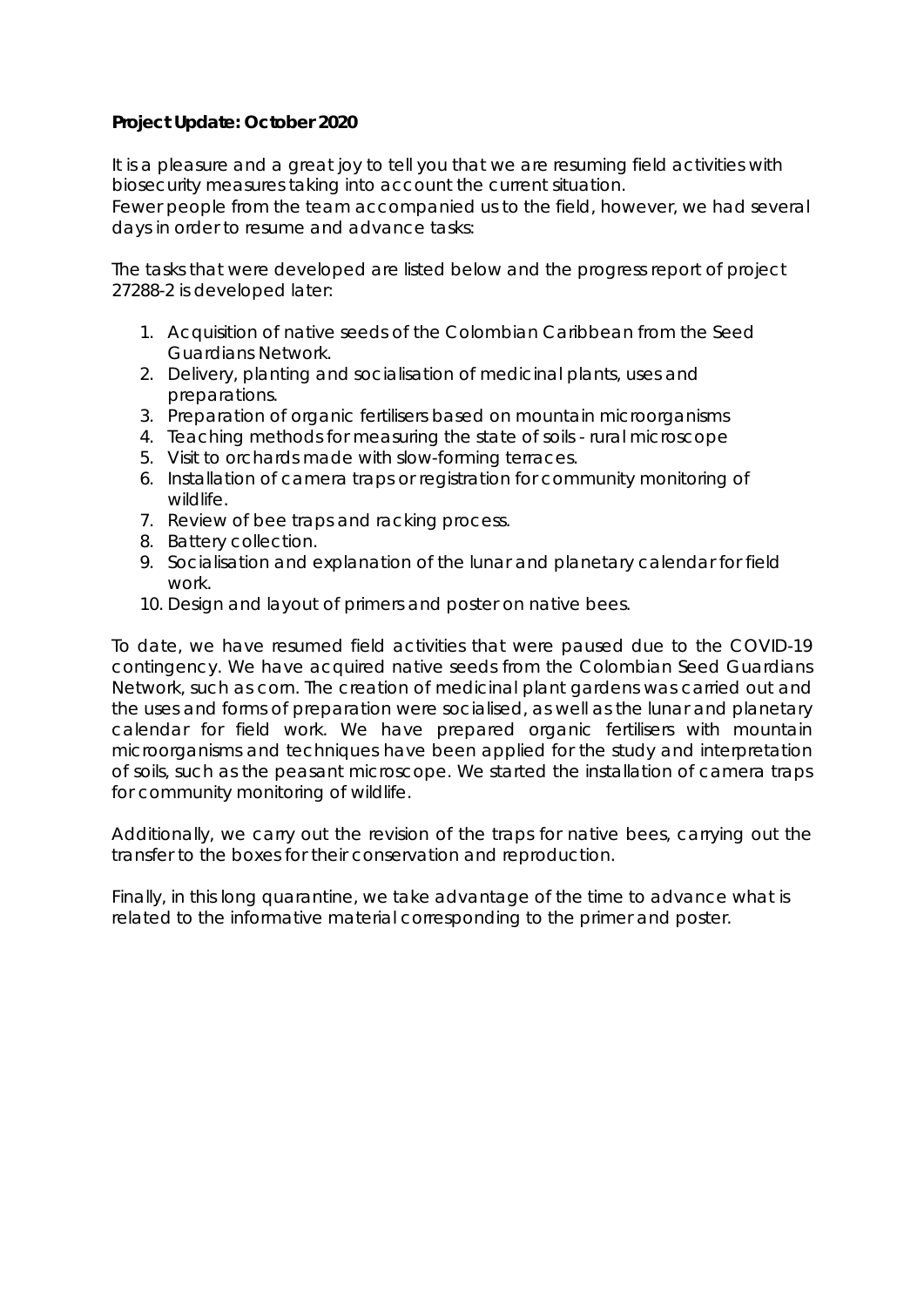

Bee illustration corresponding to the informative material. ©Lee, 2020.



Installation of camera traps for community monitoring of wildlife. © Galindo, 2020.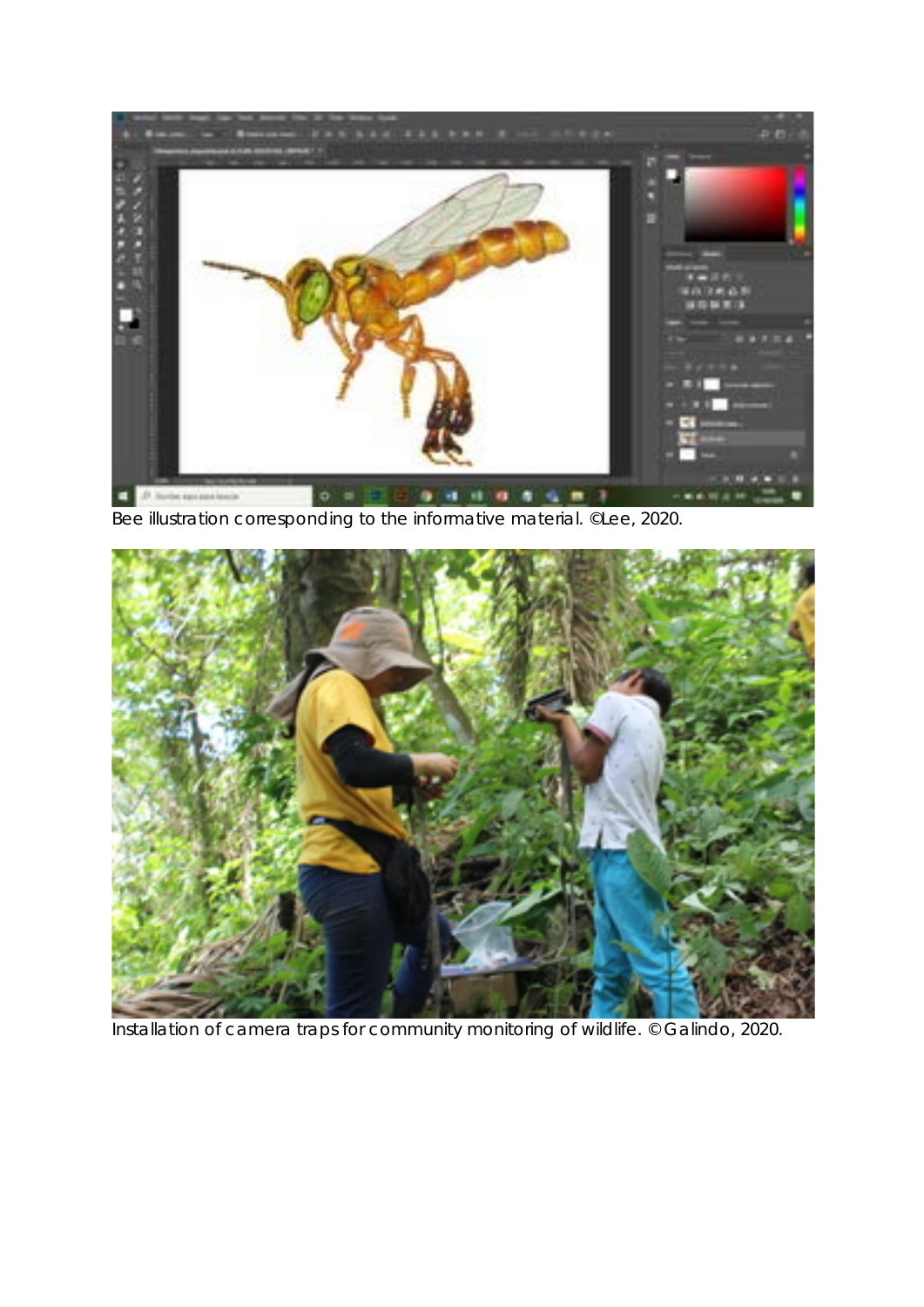

Collection of soil samples for the farmer microscope. © Galindo, 2020.



Transfer of stingless bees to boxes for their brood. © Galindo, 2020.